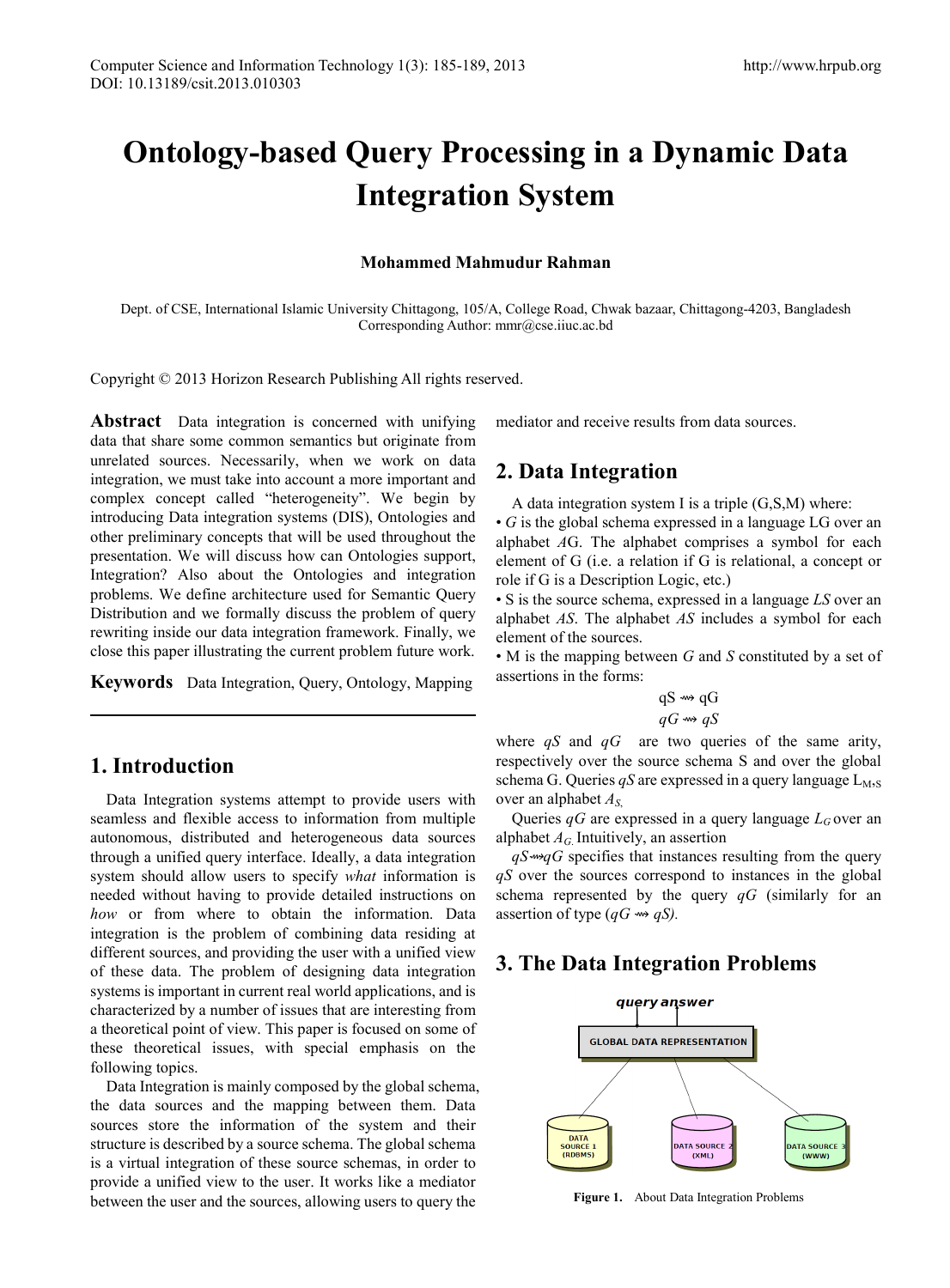Merging required data from different source is not an easy job, it has lot of problems like as Detecting correspondences between similar concepts that come from different sources, and conflict solving. Combining data coming from different data sources and providing the user with a unified vision of the Data.

#### **3.1. Problem of Designing Data Integration Systems**

The problem of designing data integration systems is important in current real world applications, and is characterized by a number of issues that are interesting from a theoretical point of view. The typical problems of data design are given a data model**,** organizing data according to the chosen data model in order to avoid inconsistencies and allow query optimization.

## **4. Data Integration in the General Context**

For integrating Data we need to follow some steps: Source schema identification (when present)**,** Source schema reverse engineering (data source conceptual schemata)**,** Conceptual schemata integration and restructuring**,** Conceptual to logical translation (of the obtained global schema) and Mapping between the global logical schema and the single schemata (logical view definition). After integration: query-answering through data views.

Mapping between the global logical schema and the single source schemata (logical view definition) has two basic approaches - GAV (Global As View) , LAV (Local As View).

*GAV (Global As View***)** can be used also in case of different data models. In that case a model transformation is required GAV. Up to now we supposed that the global schema be derived from the integration process of the data source schemata. Thus the global schema is expressed in terms of the data source schemata. Such approach is called the Global As View approach.

*In LAV (Local As View)* The global schema has been designed independently of the data source schemata. The relationship (mapping) between sources and global schema is obtained by defining each data source as a view over the global schema.

*GLAV (Global and Local As View)* The relationship (mapping) between sources and global schema is obtained by defining a set of views, some over the global schema and some over the data sources.

Query processing in data integration requires a reformulation step: the query over the global schema has to be reformulated in terms of a set of queries over the sources. A main theme will be the strong relationship between query processing in data integration and the problem of query answering with incomplete information.

### Ontology is a controlled vocabulary that describes objects and the relationships between them in a formal way. It has a grammar for using the terms to express something meaningful within a specified domain of interest. The vocabulary is used to express queries and assertions. Ontological commitments are agreements to use the vocabulary in a consistent way for knowledge sharing.

Informally, we define an ontology as an intentional description of what's known about the essence of the entities in a particular domain of interest using abstractions, also called concepts and their relationships. An ontology must provide knowledge in the form of concise and unambiguous concepts and their meanings.

An ontology is (part of) a knowledge base, composed by:- • a T-Box: contains all the concept and role definitions, and also contains all the axioms of our logical theory(e.g. "A father is a Man with a Child").

• an A-box: contains all the basic assertions (also known as ground facts) of the logical theory(e.g. "Tom is a father" is represented as Father(Tom)).

#### **5.1. OWL (Web Ontology Language)**

OWL is a language for defining and instantiating Web ontologies based on XML and RDF (Resource Description Framework). OWL is designed for use by applications that need to process the meaning of an information instead of just presenting that information to the user. OWL can be used to explicitly represent the meaning of terms in vocabularies and the relationships between those terms; by this language it is possible to infer new knowledge from a conceptualization using a specific software called reasoner. OWL provides three increasingly expressive sub-languages also called OWL dialects:-

*OWL Lite:* Provides classification hierarchies and simple constraints, it only permits to express relationships with maximum cardinality equal to O or 1.

*OWL DL:* Supports those users who want a high expressiveness while retaining computational completeness and decidability. OWL DL includes all OWL language constructs, but they can only be used under certain restrictions (i.e. a class cannot be an instance of another class). OWL DL is so named due to its correspondence with Description Logics (see below).

*OWL Full:* Provides the maximum expressiveness and the syntactic freedom of RDF with no guarantees on computational complexity. A key difference of this dialect from the former is that a deductive process within such a theory can be undecidable.

An ontology as a schema integration support tool for content interpretation, wrapping, inconsistency detection and resolution.

#### **5.2. Ontology Mapping**

Ontology Mapping is the process of relating similar concepts or relations of two or more information sources using equivalence relations or order relations. These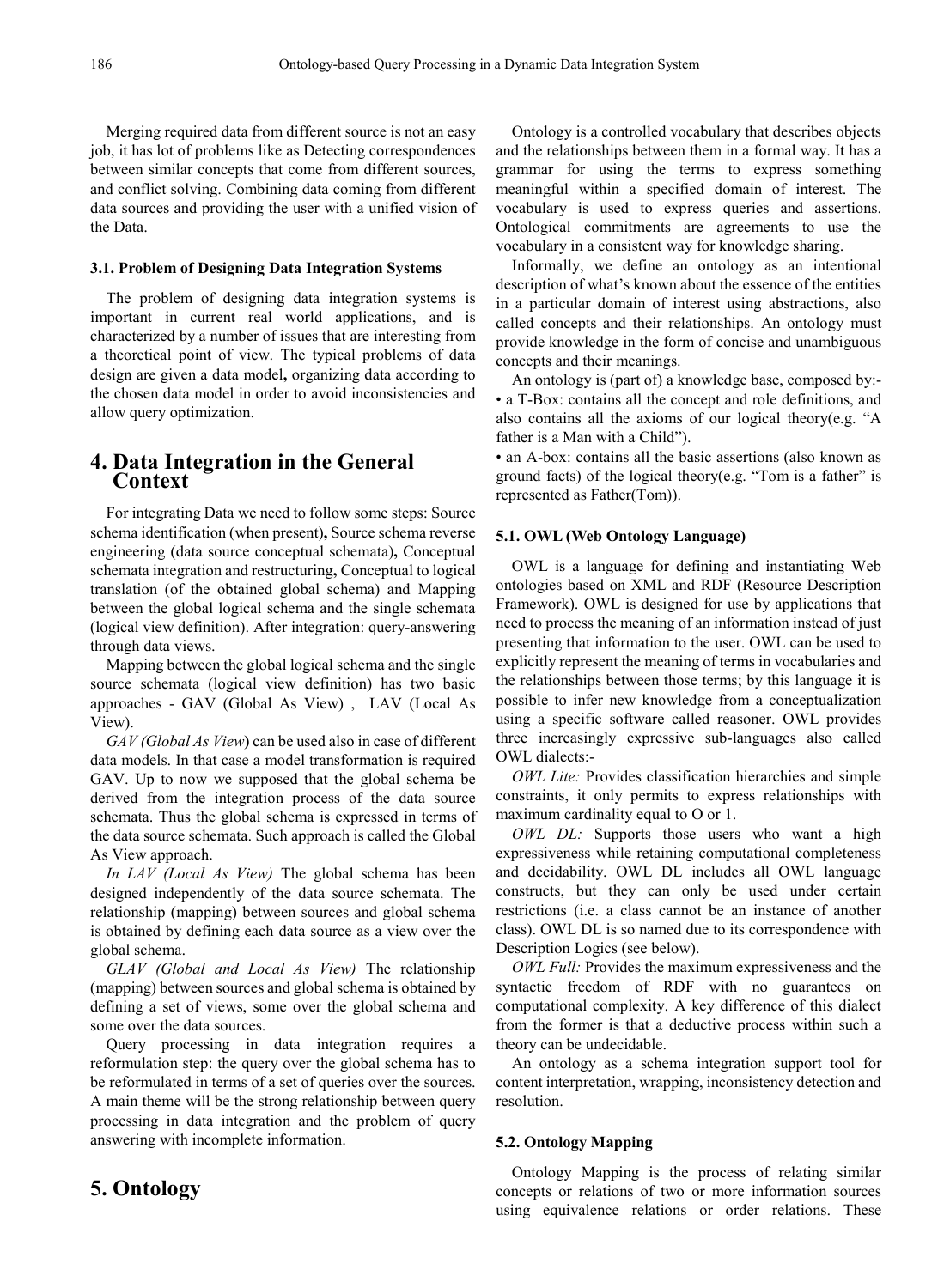relations are commonly implemented in inference and reasoning softwares, so we can use the output ontology to perform complex tasks on them without extra effort.

#### **5.3. Ontology Merging**

Ontology Merging is the process of creating one ontology from two or more source ontologies with overlapping concepts or definitions. In the merging process the merged ontology is created from scratch, unifying all the source ontologies. In Ontology Merging there is no need for any reasoning software extensions because we reuse parts of sources ontologies without introducing new relations.

# **6. Ontology Integration**

Ontology Integration is similar to Ontology Merging, but here the integrated ontology is created reusing parts of source ontologies as they are. A key task in Ontology Integration and Ontology Merging is the consistency checking that must ensure the absence of unforeseen or wrong implications into the merged ontology.

Integrated ontology used as a schema for querying, Ontologies used to represent the semantics of schema elements (if the schema exists).Similarities between the source ontologies guide conflict resolution.

#### **6.1. Ontology Based Query Processing**

All ontologies we are considering do not contain individuals which are instead managed by heterogeneous data sources. Description Logics has been defined to efficiently address the problem of query answering in

Description Logics under constraints (exclusion dependencies and key constraints), we check the model composed by the Domain ontology, Mapping ontologies and Data source ontologies for consistency and we classify it in order to provide a sound query rewriting algorithm. All considerations regarding constraints over the global schema and their satisfaction will be the subject of future work. We note that considering the ontologies automatically extracted by ROSEX (which use disjunctions between concepts and functional roles) the mapping language and RDFS as the language for expressing the Domain ontology, the formalism of the global model.

Semantic Query distribution is the process of distributing a query (specified over the global schema) towards the data sources, following mappings between the Domain ontology and the Data source ontologies. This problem has already been addressed in the data integration literature under the names Query rewriting and Query reformulation.

The first issue we have to address is to enrich the query using the Domain ontology in order to find all the applicable mappings. Informally, considering conjunctive ABox queries (queries composed only by a conjunction of class membership assertions and property membership assertions) all we have to do is to ask a reasoned for classification and to use the inferred model to expand the query.

After this expansion algorithm will have to handle GAV and LAV mappings. Informally ,using GAV mappings rewrite a term belonging to the Domain ontology (specified by the query) with a set of terms belonging to a Data source ontology while using LAV mappings rewrite a set of terms belonging to the Domain ontology with a single term belonging to a Data source ontology.



**Figure 2.** Ontology Integration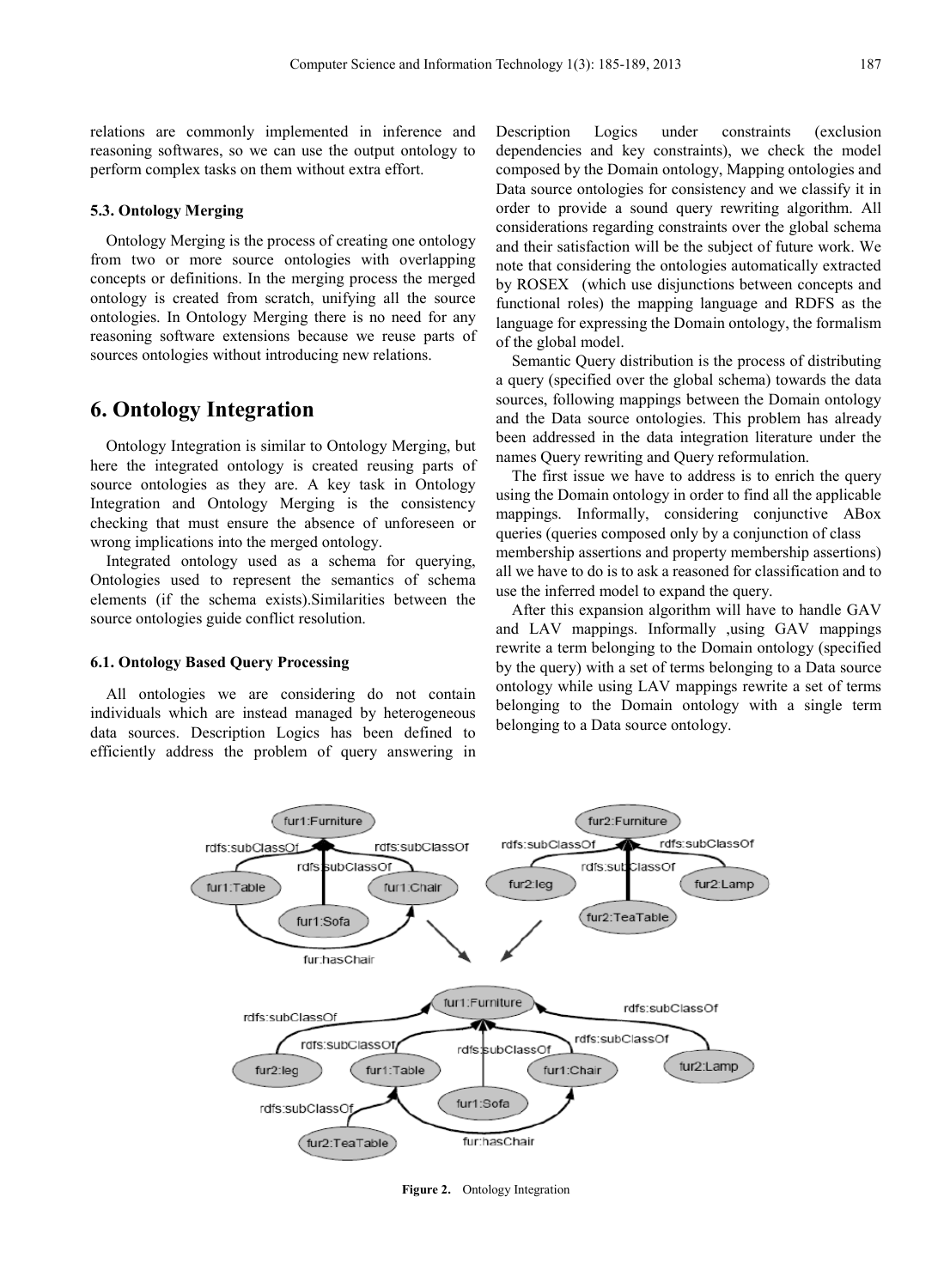

**Figure 3.** Ontology extraction from a relational schema.

Indeed, because of the previous considerations regarding our environment, we address these issues following a bottom-up process, by taking into consideration the current state of the art in ontology-based data integration and trying to fit current leading technologies such as SPARQL and OWL to our needs. One important thing to note is that SPARQL is in fact an RDF query language, and that we have to rewrite SPARQL queries in terms of the data source structures following mappings, for these reasons we have restricted our mapping language in order to be able to rewrite the mappings into the SPARQL syntax. The system has to answer SPARQL queries expressed in terms of the Domain ontology. The problem is to parse the query and to "move" the query towards the Data sources.

#### **6.2. Query Rewriting Using Gav Mappings**

GAV mappings are usually resolved through unfolding, that is, by simply expanding the head of the mapping with the body of the mapping, in fact these mappings directly specify how to compute (virtual) instances of the Global schema using the data sources.

*Input:* A query Q' already expanded over the Domain Ontology, a query subgoal g and a GAV mapping  $m_i$ .

*Output:* Q'<sub>rew</sub> a query where subgoal g is expanded with GAV mappings.

1: if is Applicable( $m_i$ , g) then

2: Q'.addRewriting  $(g, body(m_i))$ 

3: end if

4: return  $Q'_{\text{rew}} = Q'$ 

Algorithm 1: GAVHandler (Q',g,v<sub>i</sub>)

The problem of query rewriting using GAV mappings can be performed in deterministic polynomial time, since GAV mappings directly specify how the rewriting has to be performed.

#### **6.3. Query Rewriting Using LAV Mappings**

LAV mappings specify atoms belonging to DSOs as queries over the Global schema. Since a user specifies queries over the Global schema, an algorithm should infer the inverse views to rewrite a query q, originally expressed in terms of DO, in terms of Data source ontologies. This problem is well-known in data integration and query optimization and has been extensively studied.

The problem of finding all the answers to a query given a set of views is formalized by the notion of certain answers (the definition in distinguishes the case in which the view extensions are assumed to be complete (Closed-Word Assumption) from the case in which the views may be partial (Open-World)).

Informally, with the Closed-Word Assumption, we assume that the views are assumed to contain all the tuples that would result from applying the view definition to the database. Conversely, with the Open-World Assumption the extension of the views may be missing some tuples (but they may not have incorrect tuples.

*Input:* A query *Q'* already expanded over the Domain Ontology, a query subgoal *g* and a LAV mapping (view) m<sub>i</sub>.

*Output:* Q'<sub>rew</sub> a query where subgoal g is expanded with LAV mappings.

1: if is Applicable  $(m_i, g)$  then

2:  $Q'$ .addRewriting  $(g, head(m_i))$ 

- 3: end if
- 4: return  $Q'_{\text{rew}} = Q'$

Algorithm 2: LAVHandler (Q',g,v<sub>i</sub>)

#### **6.4. Combining Gav and Lav Mappings**

GAVhandler and LAVhandler, which given a query subgoal g rewrite it in terms of data sources using mappings. *Input:* A query Q and a set V of LAV and GAV mappings.

*Output:* Q" a query where each sub goal is (possibly) expanded with mappings. Q'' is represented by an AND/OR tree where each AND/OR traversal represents a query